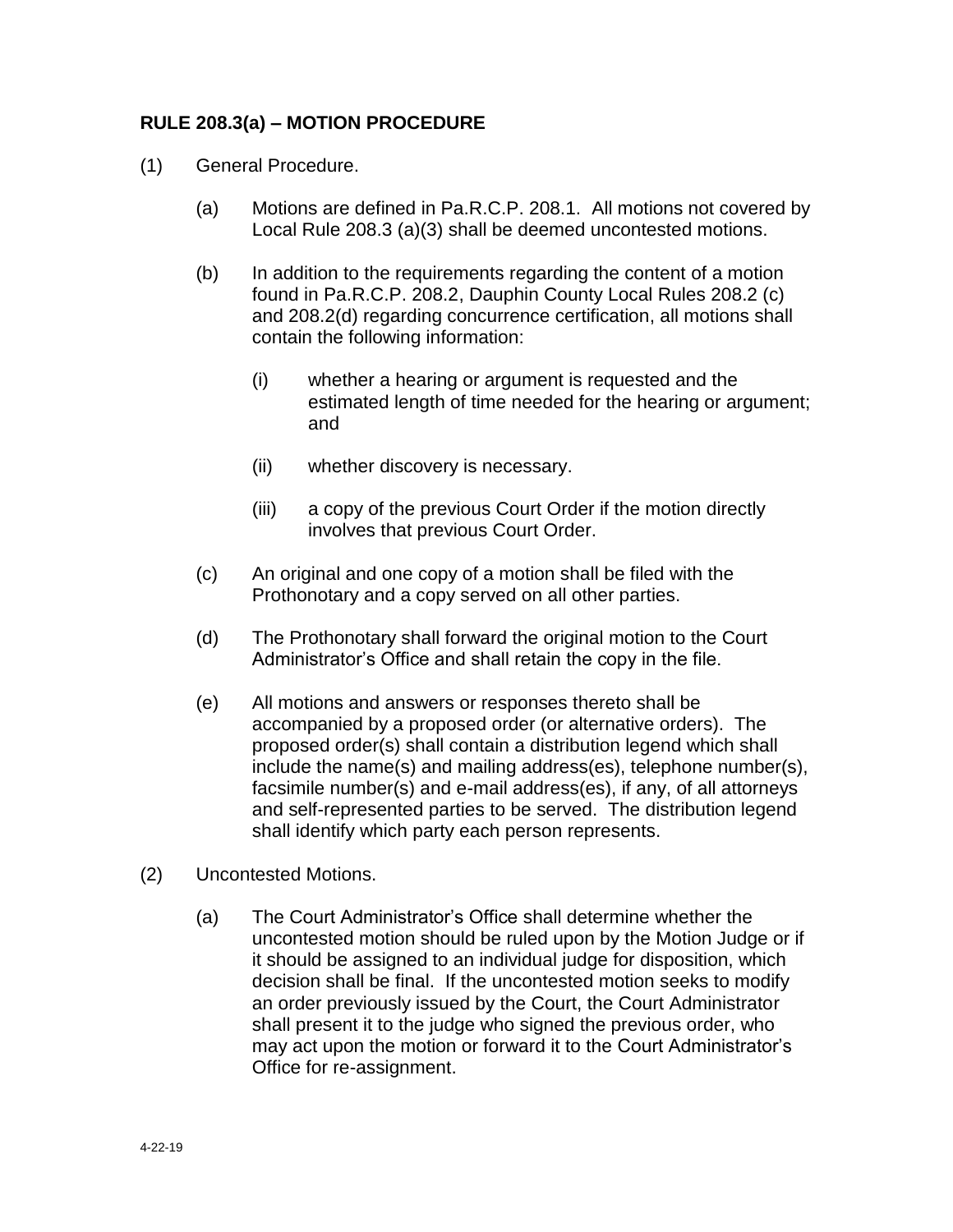- (b) If the Court Administrator's Office determines that the uncontested motion should be assigned to an individual judge, the Court Administrator's Office shall assign the motion to a judge who has had prior significant involvement with the case or, if no judge has had prior significant involvement, to a judge on a rotating basis.
- (c) The Court Administrator's Office shall forward the uncontested motion to either the Motion Judge or the Assigned Judge for disposition as aforesaid.
- (d) The Assigned Judge or Motion Judge, as the case may be, shall review the motion and issue an appropriate order pursuant to Pa.R.C.P. 208.4.
- (e) If the Assigned Judge determines that argument is advisable to be heard before a three-judge panel, the Assigned Judge and the Court Administrator's Office shall make the necessary scheduling arrangements for such panel argument.
- (3) Contested Motions.

A party filing a contested motion or a motion deemed contested pursuant to Dauphin County Local Rule 208.3(b)(1) shall follow the procedure set forth in Dauphin County Local Rule 208.3(b).

- (4) Emergency Motions:
	- (a) Motions that genuinely require an expedited disposition shall be designated as Emergency Motions by the filing party and clearly indicated as such in the title of the motion contained on the first page thereof.
	- (b) The attorney or self-represented party shall promptly notify the Deputy Civil Court Administrator's Office by telephone as soon as it is determined that an Emergency Motion will be filed, and shall give the Deputy Civil Court Administrator's Office a realistic estimate of the date and time of the intended filing, a description of the background of the motion, and the requested relief.
	- (c) An original and one copy of the Emergency Motion shall be filed with the Prothonotary.
	- (d) After filing, the original shall be hand-carried by counsel or the selfrepresented party to the Deputy Court Administrator's Office, and the Prothonotary shall retain the copy in the file. When handing the